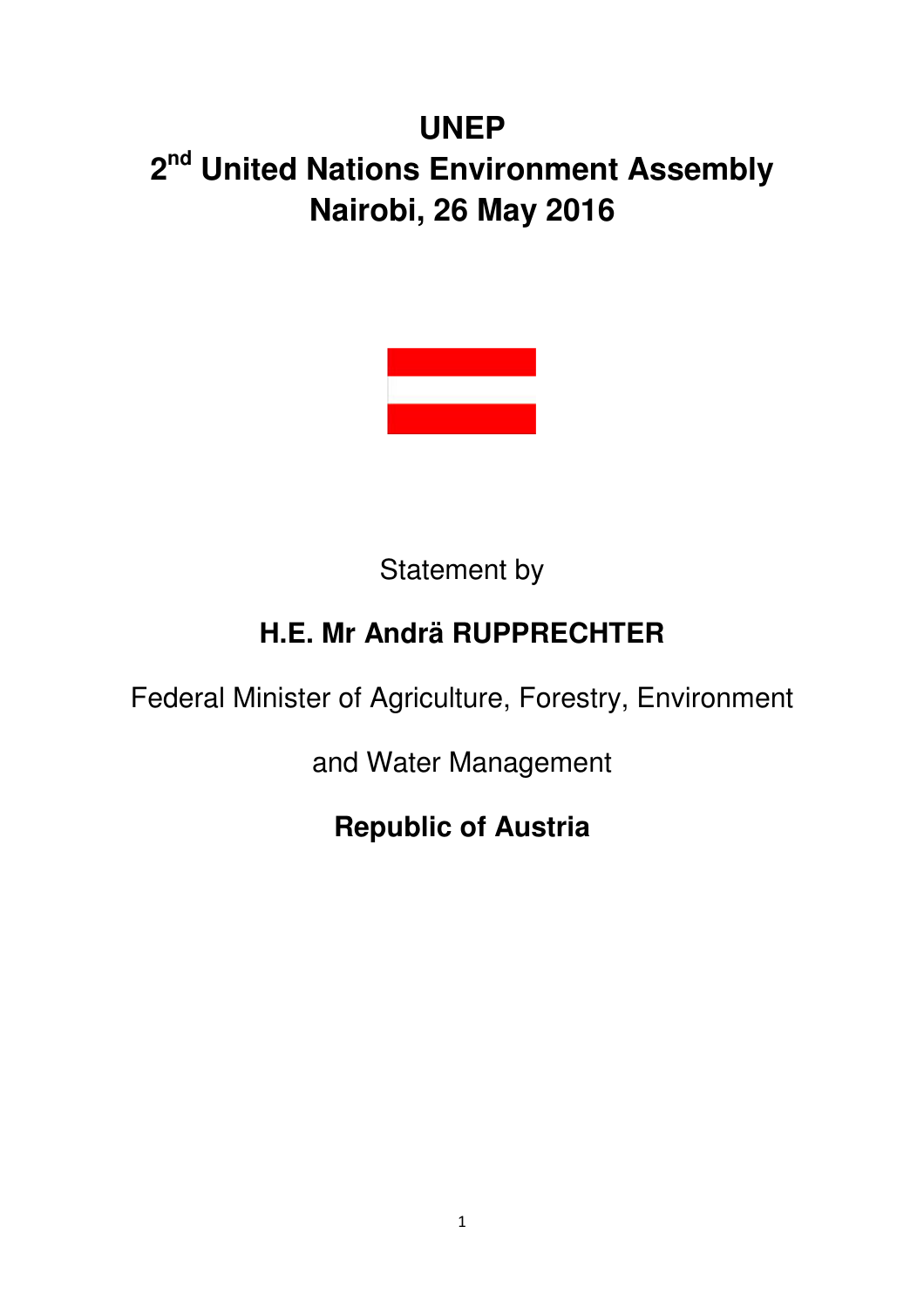## **Check against delivery!**

Madam President, Excellencies, Ladies and Gentlemen,

As mentioned already in the statement by the EU and its Member States this morning it is the right moment to discuss the environmental dimension of the 2030 Agenda at UNEA2. Who else, than UNEP - the custodian for the environment in the UN system - should have clear ideas how to support the implementation of the environment related SDGs.

We cannot achieve sustainable development unless environmental aspects are fully taken into account – this also in light of the Paris Agreement on climate change**.** 

Four important points:

- Mainstreaming of environment across implementation plans and activities is crucial – the SDGs are interlinked.
- Therefore we as Environment Ministers have to work together with colleagues from other policy areas in order to deliver on the environment dimension.
- We must involve all stakeholders and civil society in the implementation of the SDGs – at all levels.
- UNEA should regularly review delivery of the environmental dimension of the 2030 Agenda for Sustainable Development

In Austria we have launched the implementation of the 2030 Agenda with a decision of the Austrian Council of Ministers, based on a national stocktaking exercise. In line with the universal, integrated and interrelated nature of the 2030 Agenda, we are taking a mainstreaming approach. Aligning our national policy framework with the SDGs, we will to approach national policies through an "SDG lens".

Most of our national policy frameworks rely on well-established multi-stakeholder processes. These multi-stakeholder fora will be key instruments in mainstreaming the SDGs.

My Ministry, competent authority for agriculture, forestry, environment, water – more than half of the SDG agenda - is currently preparing the thematic framework for a draft action plan for the 2017-2020 period.

I believe that national implementation efforts should also be supported by cooperation between countries and between the respective competent authorities. One good example: the European Sustainable Development Network (ESDN) is currently developing a peer learning mechanism for 2030 Agenda implementation.

In 2014, we launched a "European Sustainable Development Week" together with my French and German colleagues. From 2016 onwards this week will serve as a